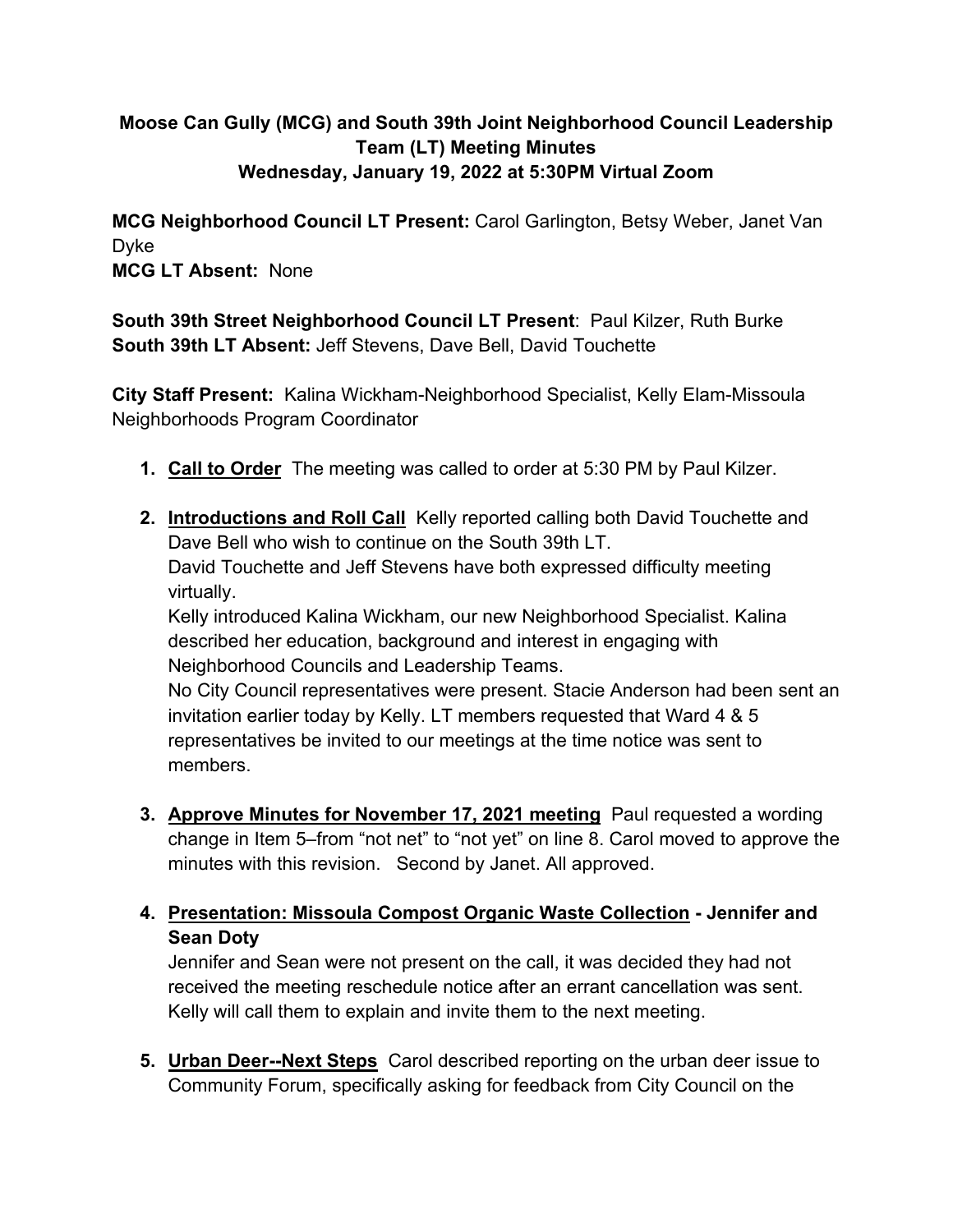status of our effort to complete an urban deer study as requested in our [10/2019](https://www.ci.missoula.mt.us/DocumentCenter/View/52533/Deer-Study)  [Neighborhood Project Funds \(NPF\) grant application.](https://www.ci.missoula.mt.us/DocumentCenter/View/52533/Deer-Study) Gwen Jones- new City Council liaison to the Community Forum- was discouraged about the possibility of anything being done.

Urban deer are recognized as a priority in multiple Missoula Neighborhoods. Ruth reported that a neighbor's dog was killed by a deer in the homeowner's backyard last fall.

Paul mentioned the many hours involved in our [10/2019 NPF grant application.](https://www.ci.missoula.mt.us/DocumentCenter/View/52533/Deer-Study) He referred to the irregular process in which our S39th/MCG Neighborhoods' October 2019 application for NPF grant funding of a proposed urban deer study in Missoula was removed from competition by Mayor Engen and City Council Chair Bryan von Lossberg, who said that this study would be funded by the City through another source (see the minutes of the 11/19/2019 NPF Grant [Committee meeting](https://www.ci.missoula.mt.us/ArchiveCenter/ViewFile/Item/14641) and the MCG/S39th Street Neighborhood Council Leadership Team meetings of [11/25/2019](https://www.ci.missoula.mt.us/ArchiveCenter/ViewFile/Item/14882) and [1/27/2020\)](https://www.ci.missoula.mt.us/ArchiveCenter/ViewFile/Item/14902). On January 28, 2020, Ruth and Paul met with Mr. von Lossberg, Dr. Millspaugh, and UM students at UM. The COVID-19 pandemic intervened, and we have received no subsequent communications on the proposed urban deer study.

Ruth offered to attend the next Neighborhood Improvement Grant meeting January 26th to inquire about resubmitting our NPF application to bring it back to the forefront.

# **6. Community Forum Report - Carol Garlington**

In addition to the Urban Deer report (see #5 above) Carol described Gwen Jones reporting on pressing budget issues before the City Council, including raises for staff and expanding the mobile crisis unit, as well as utility (water) rates, and various aspects of the marijuana rollout.

Carol also asked Kelly and Kalina if it would be acceptable and legal to distribute notes about Community Forum meetings to our leadership team shortly after the meetings by email instead of waiting until the next leadership team meeting. They said that would be fine.

## **7. Missoula Neighborhoods Report - Kelly Elam** Kelly reported the following:

- Hiring of Kalina Wickham as Neighborhood Specialist
- New Bylaws format sent to LT members
- Neighborhood Project Fund Grants due March 18, 2022